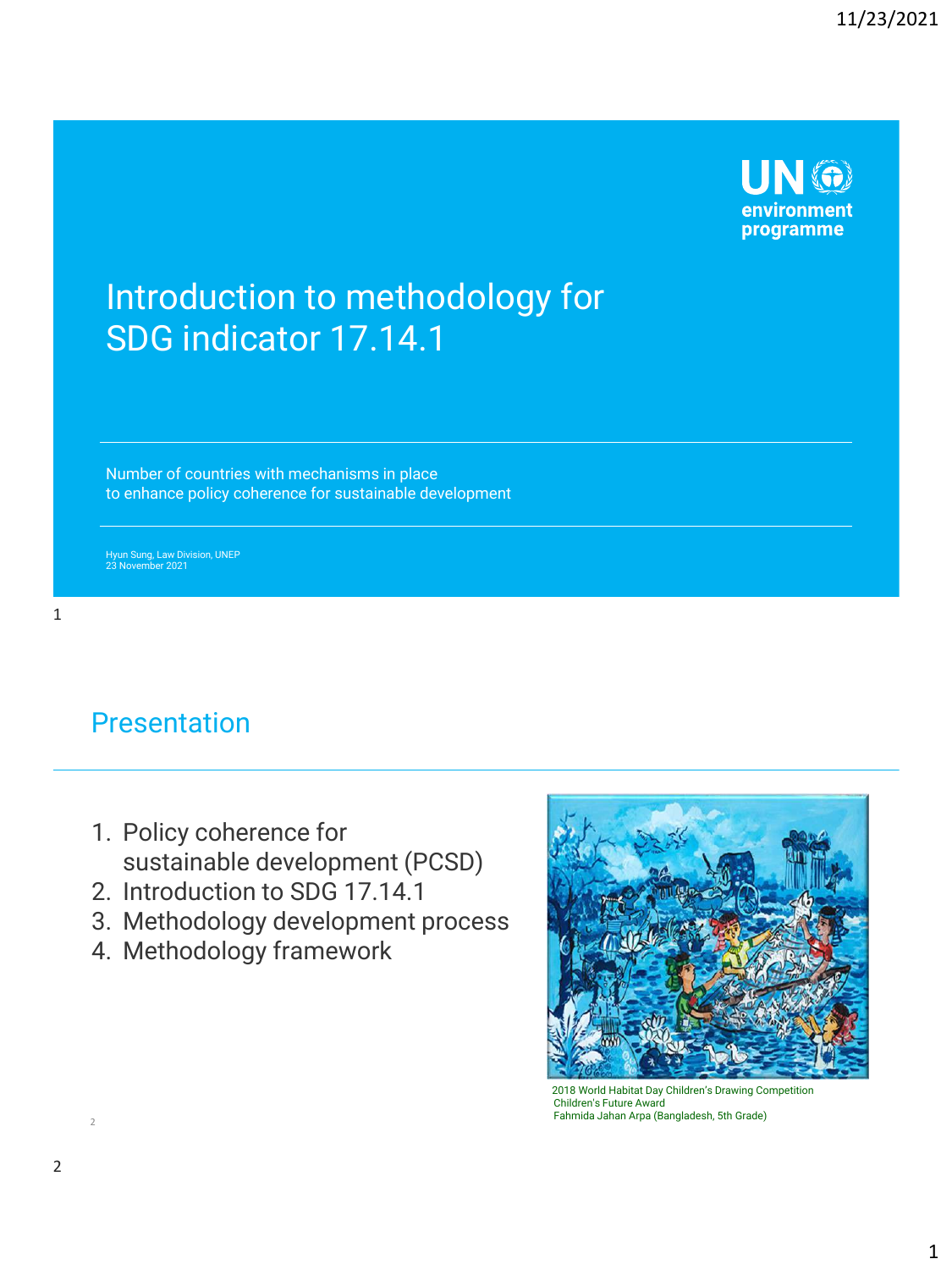### 1. Policy Coherence for Sustainable Development (PCSD)

- $\checkmark$  Developing mutually reinforcing policies across all relevant sectors and government departments so that policies work together effectively to achieve national development goals, minimizing the negative impacts that policies in one area can have on policies in another area (UN DESA)
- $\checkmark$  Requires meaningful collaboration and coordinated action across policy sectors (horizontal coherence, as well as between different levels of government (vertical coherence)
- $\checkmark$  Also requires balancing short-term priorities with long-term sustainability objectives

#### 2. Introduction to SDG 17.14.1

- $\checkmark$  SDG 17 Partnership for the Goals: Strengthen the means of implementation and revitalize the global partnership for sustainable development
- $\checkmark$  SDG Target 17.14: Enhance policy coherence for sustainable development
- $\checkmark$  SDG Indicator 17.14.1: Number of countries with mechanisms in place to enhance policy coherence for sustainable development



4

3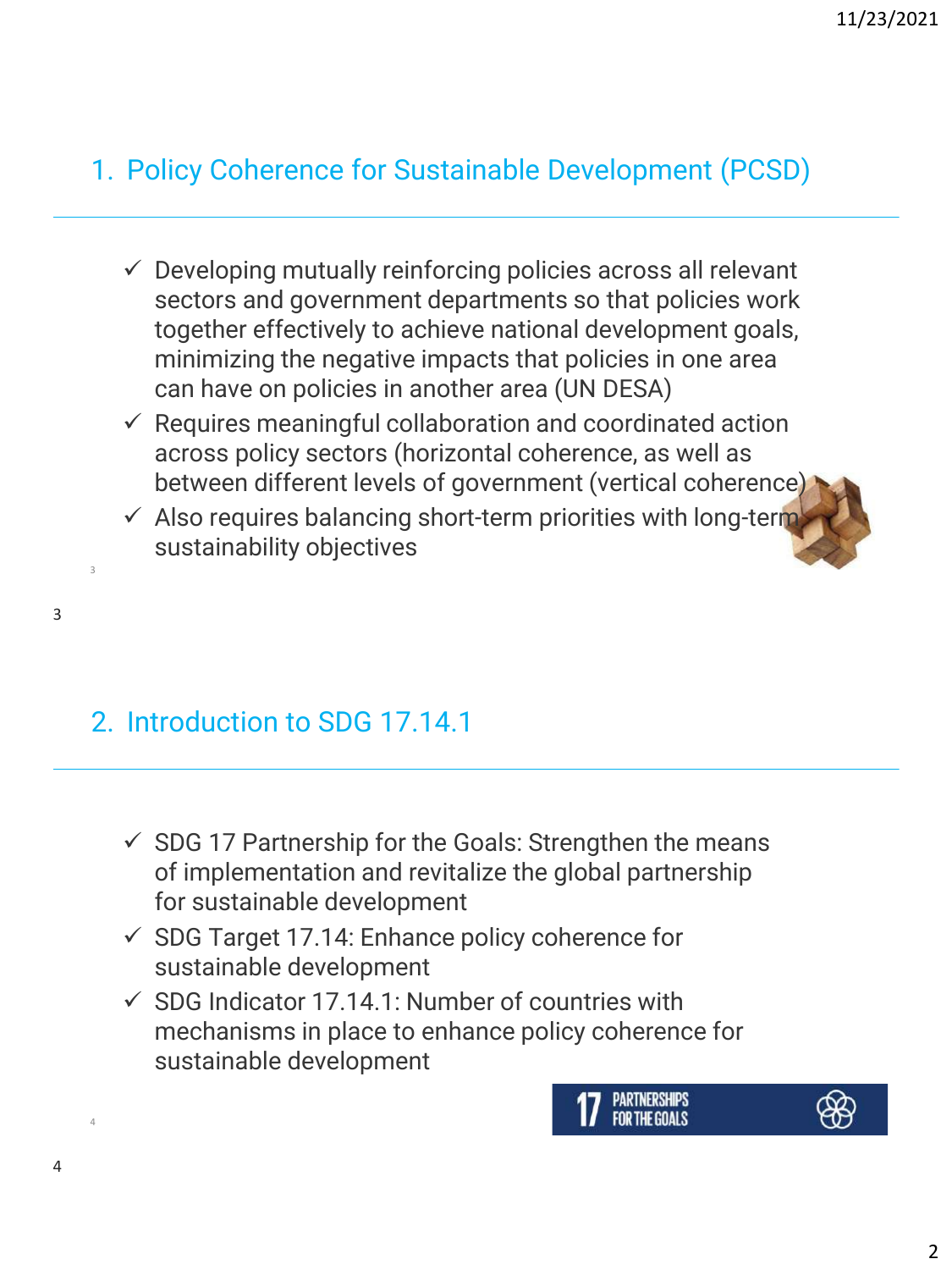# 3. Methodology Development Process

- $\checkmark$  Internal UN Environment working group
- $\checkmark$  Draft methodology based on research, literature and existing indicators, etc.
- ✓ External Expert group (academics, NGO, IGOs, civil society, Governments)
- $\checkmark$  Close collaboration with OECD
- $\checkmark$  Consultations from July 2018 until October 2019
- ✓ Pilot testing in Burkina Faso, Guyana, Kenya and Tanzania
- ✓ Tier 2 reclassification in February 2020



#### 5

5

# 4. Methodology

| Institutionalization<br>of political<br>commitment | 2.<br>Long-term<br>considerations in<br>decision-making | 3.<br>Inter-ministerial<br>and cross-sectoral<br>coordination                                     | 4.<br>Participatory<br>processes               |
|----------------------------------------------------|---------------------------------------------------------|---------------------------------------------------------------------------------------------------|------------------------------------------------|
| 5.<br><b>Policy linkages</b>                       | 6.<br>Alignment across<br>government levels             | 7.<br>Monitoring and<br>reporting for<br>policy coherence                                         | 8.<br><b>Financing for</b><br>policy coherence |
|                                                    |                                                         | PCSD = whole of government or integrated approach<br>$PCSD \neq policy$ coherence for development |                                                |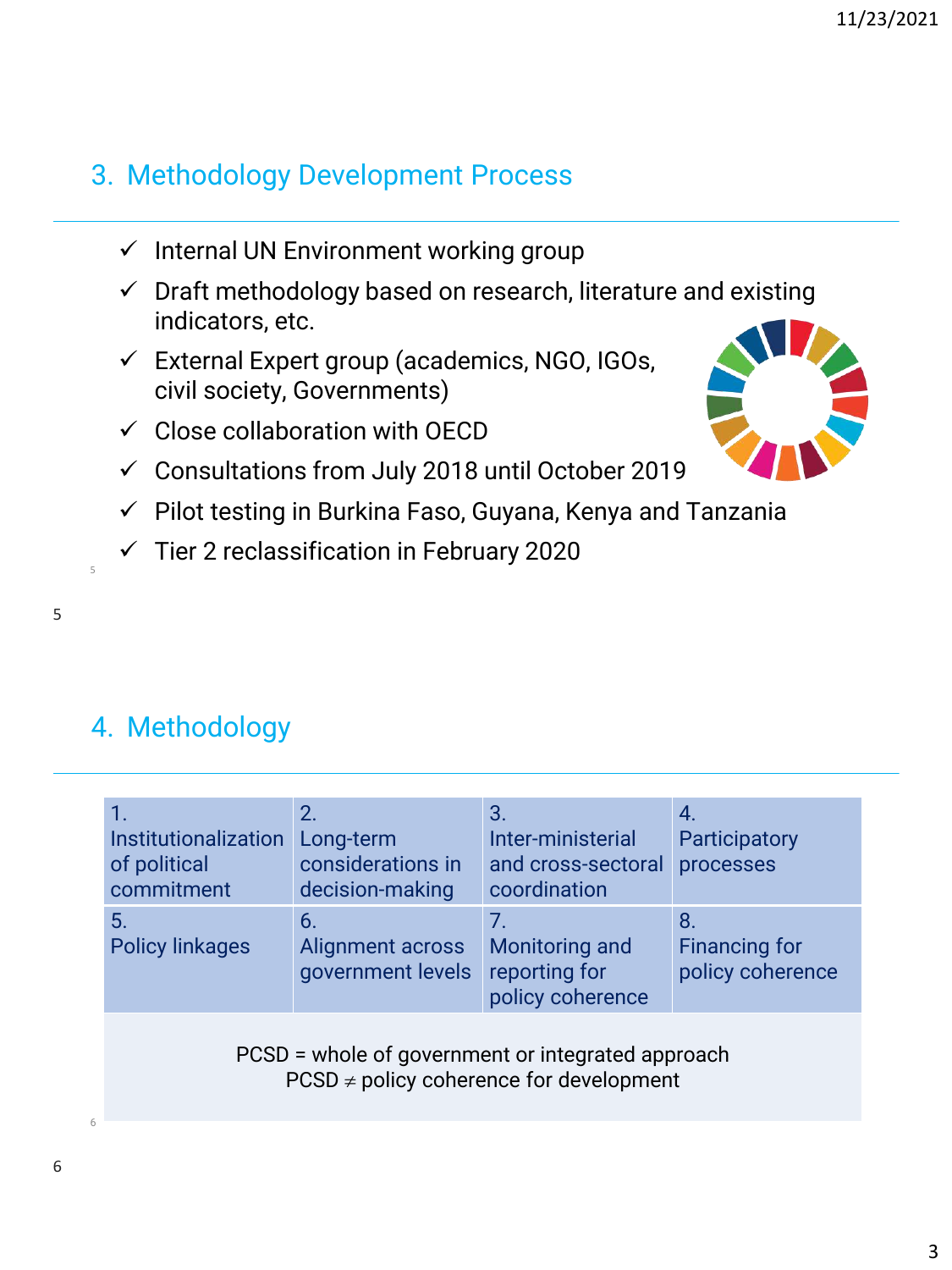# 4.1 Institutionalization of political commitment

| <b>Domain</b>                                                       | <b>Points</b> |
|---------------------------------------------------------------------|---------------|
| Political commitment expressed/endorsed by the highest level        | 5             |
| Additional specific commitments (1 point each, max 5 points):       | 5             |
| . Set timelines for the achievement of policy coherence objectives; |               |
| • A dedicated budget;                                               |               |
| · Defined roles and responsibilities;                               |               |
| · Regular reporting mechanism;                                      |               |
| · Explicit consideration of international commitments;              |               |
| • Other nationally relevant commitment.                             |               |

22 *Finland VNR 2020 - "All line Ministries are included in the Sustainable Development Coordination Network, thus enhancing Policy Coherence for Sustainable Development through sectors."*

7

7

# 4.2 Long-term considerations in decision-making

| <b>Domain</b>                                                                      | <b>Points</b> |
|------------------------------------------------------------------------------------|---------------|
| Long-term objectives going beyond the current electoral cycle included in national | 5             |
| strategies                                                                         |               |
| Additional specific mechanisms (1 point each, max 5 points):                       | 5             |
| • A commissioner, council or ombudsperson for future generations;                  |               |
| . Other mechanisms of scrutiny or oversight on possible future effects;            |               |
| • Mechanisms for regular appraisal of policies;                                    |               |
| · Impact assessment mechanisms; and                                                |               |
| • Other nationally relevant factors.                                               |               |

*Bangladesh VNR 2020 - "The government has integrated the SDG targets into the Annual*   $\bullet$ *Performance Appraisal system so that the long-term objectives can be translated into the annual work plan of the Ministries/Divisions."*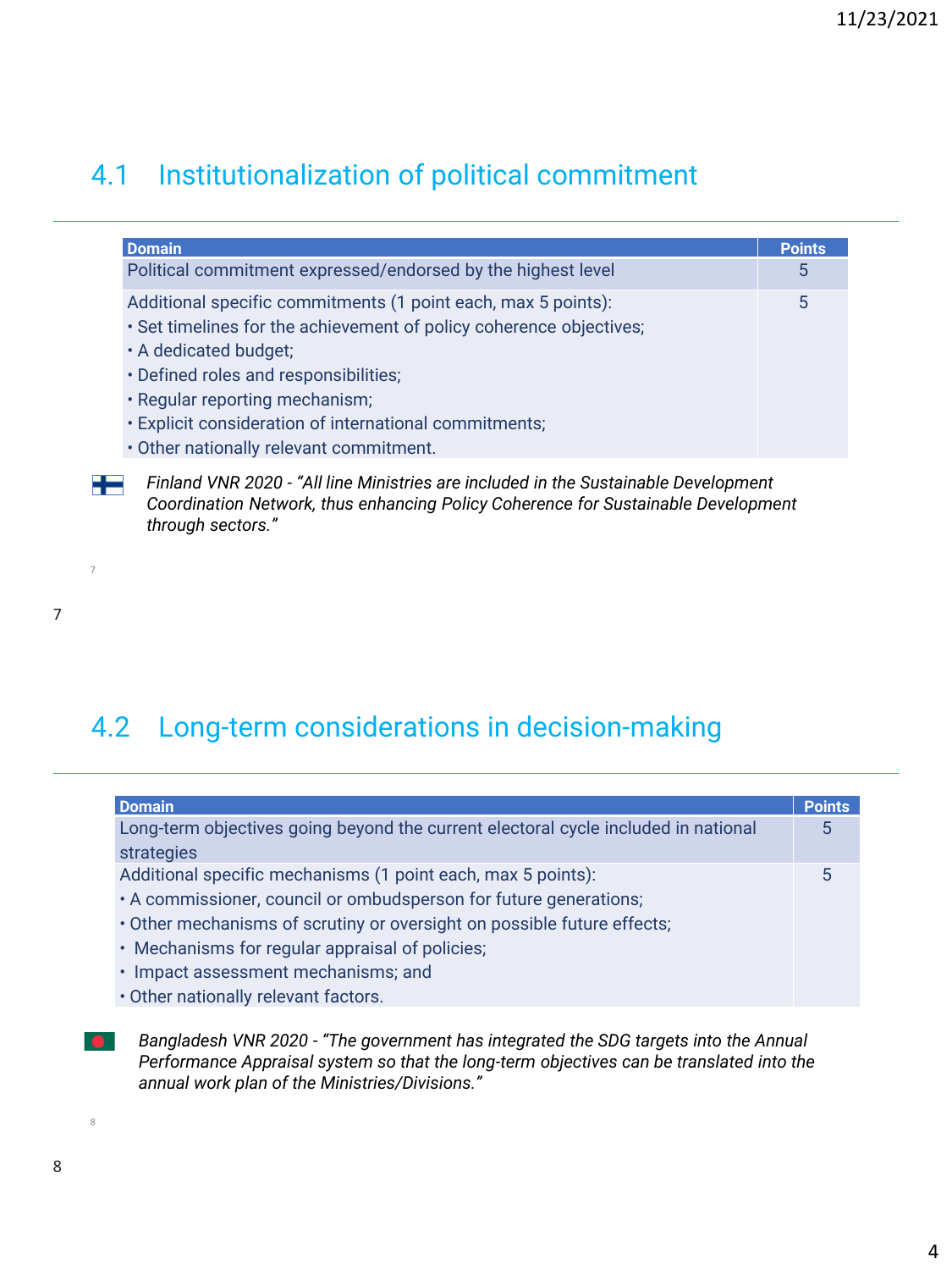#### 4.3 Inter-ministerial and cross-sectoral coordination

| <b>Points</b> |
|---------------|
| 5             |
| 5             |
|               |
|               |
|               |
|               |
|               |

*Burkina Faso- National Policy for Sustainable Development and related sustainable development law adopted in 2014*

9

9

# 4.4 Participatory processes

| <b>Domain</b>                                                                          | <b>Points</b> |
|----------------------------------------------------------------------------------------|---------------|
| Relevant stakeholders are consulted at the early stages of development of laws,        | 5             |
| policies, plans, etc.                                                                  |               |
| Additional elements (scored as follows):                                               | 5             |
| • Consultations take place in a comprehensive manner at various stages of the          |               |
| policy cycle (1);                                                                      |               |
| · Institutions disclose the rationale for not including inputs from consultations (2); |               |
| . An accountability mechanism that allows public intervention (2).                     |               |

*State of Palestine VNR 2019 – "The Palestinian council of ministers issued a decree establishing a national team to lead the implementation of the SDGs under the overview of the Prime Minister's Office. Tasked with coordination for the implementation and follow-up of the SDGs amongst all related stakeholders, including members from NGOs and the private sector… the establishment of the National SDG Team was based on lessons learned from the MDGs to allow different partners to participate in the monitoring and implementation of the SDGs in all stages of the process."*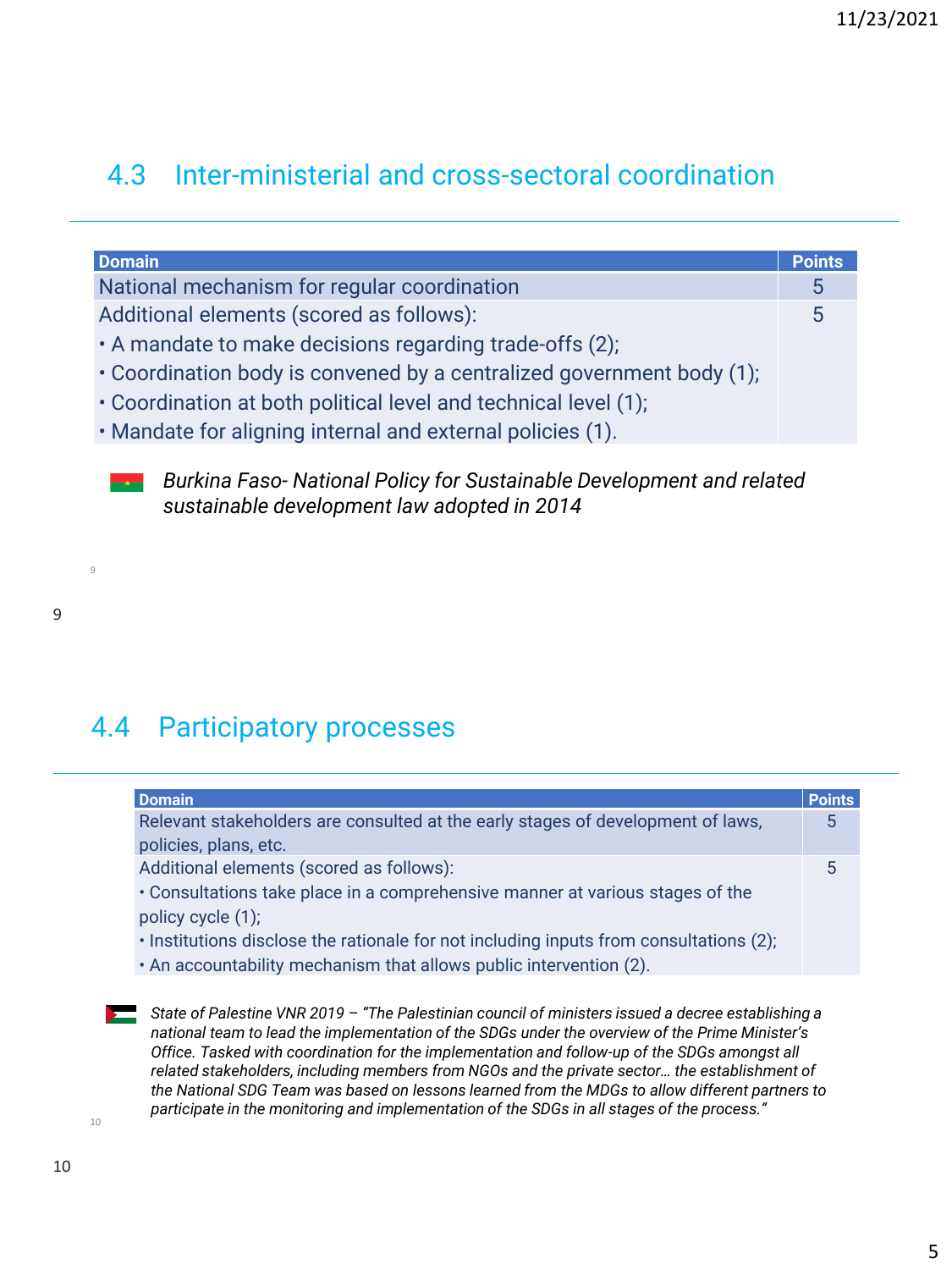# 4.5 Policy linkages: Assessment of policy effects and linkages

| <b>Domain</b>                                                                                             | <b>Point</b> |
|-----------------------------------------------------------------------------------------------------------|--------------|
|                                                                                                           | s            |
| A mechanism for assessing and embedding the contribution of a policy (new or existing) to broader         | 5            |
| sustainable development, including transboundary elements.                                                |              |
| Additional mechanisms (1 point each, max 5 points):                                                       | 5            |
| . The application of the above mechanisms at all levels of government;                                    |              |
| . An indicator framework for tracking policy effectiveness towards sustainable development;               |              |
| . A cost-benefit analysis of policy impacts across all sectors;                                           |              |
| • The identification of measures to mitigate negative effects and to optimize;                            |              |
| • The specific consideration of international spill-overs, such as cross-border and international impacts |              |
| . Other nationally relevant mechanisms.                                                                   |              |

*Cabo Verde VNR 2021: Strategic Sustainable Development Plan (PEDS) and the Implementation Coordination Mechanism* 

11

11

#### 4.6 Alignment across government levels

| <b>Domain</b>                                                                              | <b>Points</b> |
|--------------------------------------------------------------------------------------------|---------------|
| Any of following mechanisms (5 points each, 10 total $-$ two mechanisms is enough for 10): | 10            |
| • Mechanisms to systematically collect the inputs of sub-national government entities and  |               |
| share them among those entities and entities at different levels;                          |               |
| • Arrangements for regular formal exchange between central government and subnational      |               |
| levels and among sub-national levels;                                                      |               |
| • Mechanisms to ensure enhance substantive coherence (templates & checklists);             |               |
| · Planning cycle timeframes that facilitate alignment; cooperation between national level  |               |
| focal points and focal points for international negotiations on given issues               |               |

*Kenya pilot testing report 2020 - "The National and County Government Co-ordinating Summit chaired by the president meets at least twice a year and brings together the national government and the 47 counties in Kenya" (self-assessed 10 points)*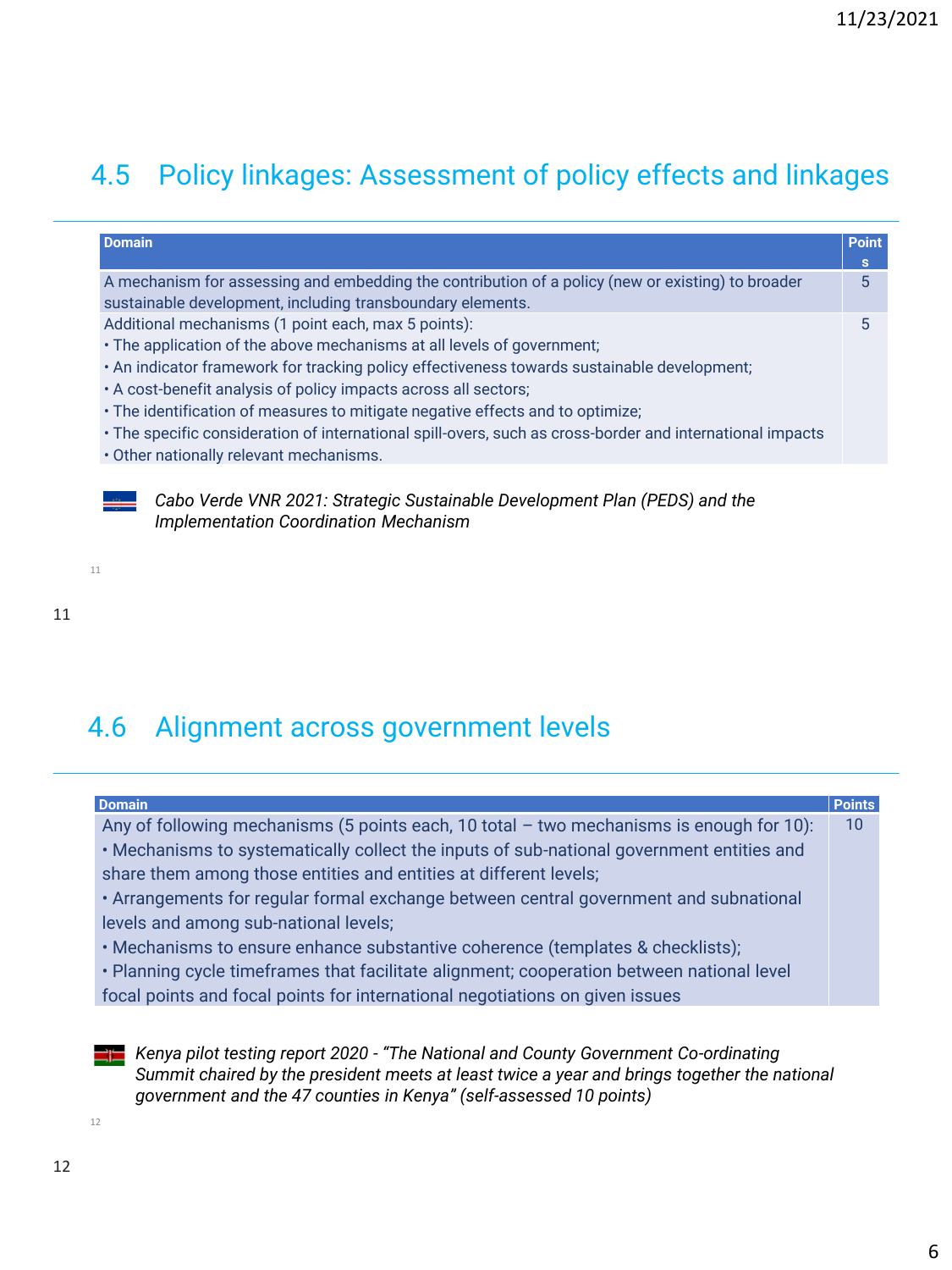# 4.7 Monitoring and reporting for policy coherence

| <b>Domain</b>                                                | <b>Points</b> |
|--------------------------------------------------------------|---------------|
| Monitoring and evaluation framework for policy coherence for | 5             |
| sustainable development.                                     |               |
| Aspects of policy coherence for sustainable development are  | $\mathcal{P}$ |
| integrated into SDG related reporting processes.             |               |
| Data and information management system for sustainable       | 3             |
| development data.                                            |               |

*Turkey VNR 2019 – "MPs who are members of the Inter-Parliamentary Union Group of the Grand National Assembly of Turkey are regularly informed on the progress and status of SDGs by Presidency of Strategy and Budget as the national SDGs focal point. In this way, policy coherence is ensured at various levels."*

13

13

 $C^*$ 

# 4.8 Financing for policy coherence

| <b>Domain</b>                                                  | <b>Points</b> |
|----------------------------------------------------------------|---------------|
| Any of following (5 points each, 10 total):                    |               |
| • Check-lists to ensure that plans and budgets reflect policy  |               |
| coherence for sustainable development;                         |               |
| · Integrated financial information systems.                    |               |
| . Mechanisms to ensure that cooperation funds are aligned with |               |
| national policies and priorities.                              |               |

*Guyana pilot testing report 2019 - "The Integrated Financial Information*   $\blacktriangleright$ *System led by the Ministry of Finance was suggested as a mechanism to build on Financing Policy Coherence" (self-assessed 5 points).*